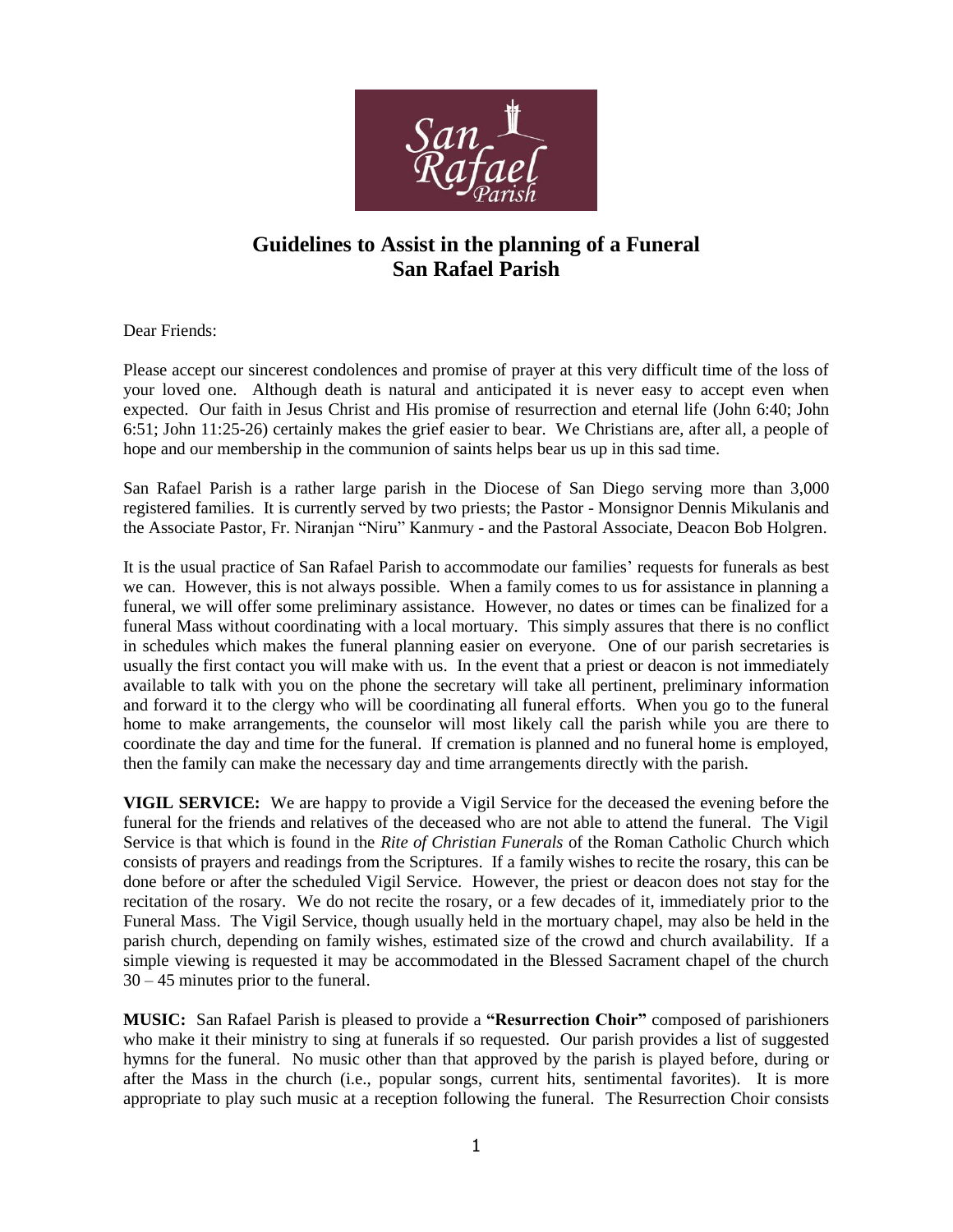of an organist/pianist, cantor and general choir members. When requesting the choir, the following guidelines are followed:

- The organist/pianist stipend is \$200.
- If a cantor is requested to sing the "Ave Maria" there is an additional stipend of \$150.
- Organist/cantor stipends are to be added to the amount due to the parish and must be paid no later than three days before the funeral. A check for the total amount due made payable to "San Rafael Parish" may be left with the parish office.
- No other organist/pianist, other than our parish musicians, is permitted to play music for the funeral.

At a funeral we always use the **Funeral Pall** (a white covering) to cover the casket, which is placed on the casket at the entrance of the church. To facilitate this, flowers or home-made coverings are removed prior to the funeral and replaced before the casket is placed in the hearse. In cases where the American Flag is used to cover the casket of a veteran, the flag is to be taken off before the pall is placed at the beginning of the funeral. At completion of the funeral the pall is removed at the door of the church just prior to taking the casket to the hearse.

**EULOGY:** A eulogy is oftentimes requested at a funeral. The appropriate time for sharing of thoughts and memories is at the Vigil Service the evening before, not at the Funeral Mass. **If there is no Vigil Service**, **a brief eulogy may be delivered prior to the funeral.** ONE person may speak NO LONGER than ten minutes prior to the beginning of Mass. For example, if the funeral is scheduled for 10:00 a.m., the eulogy begins at 10:00 a.m. and lasts no more than ten minutes. Mass then begins promptly at 10:10 a.m. Not only does this help those attending the funeral to have a deeper appreciation for the deceased, but years of experience have proven that this is the most sensitive and sympathetic way to provide a lasting remembrance for all present. Furthermore, it provides a more intimate connection with the deceased for those present and helps them in their prayer during Mass. Again, memories and thoughts of the deceased are to be shared at the Vigil Service or, in the absence of the Vigil Service, by one person for no more than ten minutes prior to the start of the Mass.

In **composing a eulogy** it is essential to have it written down and be no longer than one page. To rely on spur of the moment thoughts and stories usually leads to being "tongue-tied" and disconnected comments. When delivering a eulogy, please talk about one or more of the following:

- The Christian life and witness of the deceased;
- How this person lived out his/her commitment to Christ and the Church;
- The deceased's fidelity to God, family, Church and, if a veteran, to the nation;
- One lesson those gathered for the funeral can learn from the life of the deceased.

The written eulogy must be reviewed and approved by the presiding priest at least one day prior to the funeral in order to be included as part of the funeral.

**READINGS:** Our lives as a people are governed by the Word of God. Consequently, **the Sacred Scriptures** are proclaimed during the Funeral Mass and cannot be substituted by poems, readings or reflections from other religions or secular sources. As is customary, an Old Testament, Psalm Response, New Testament and Gospel Reading are proclaimed. Normally a recited Responsorial Psalm is replaced by a sung response led by the choir. A list of suggested Scripture readings is attached. Family members or friends *who are practicing Roman Catholics* are welcome to be lectors at the funeral. Only the deacon or the priest proclaims the Gospel and preaches the homily. The list of acceptable scripture readings is attached. Please choose one Old Testament Reading and one New Testament Reading. The priest will select the gospel.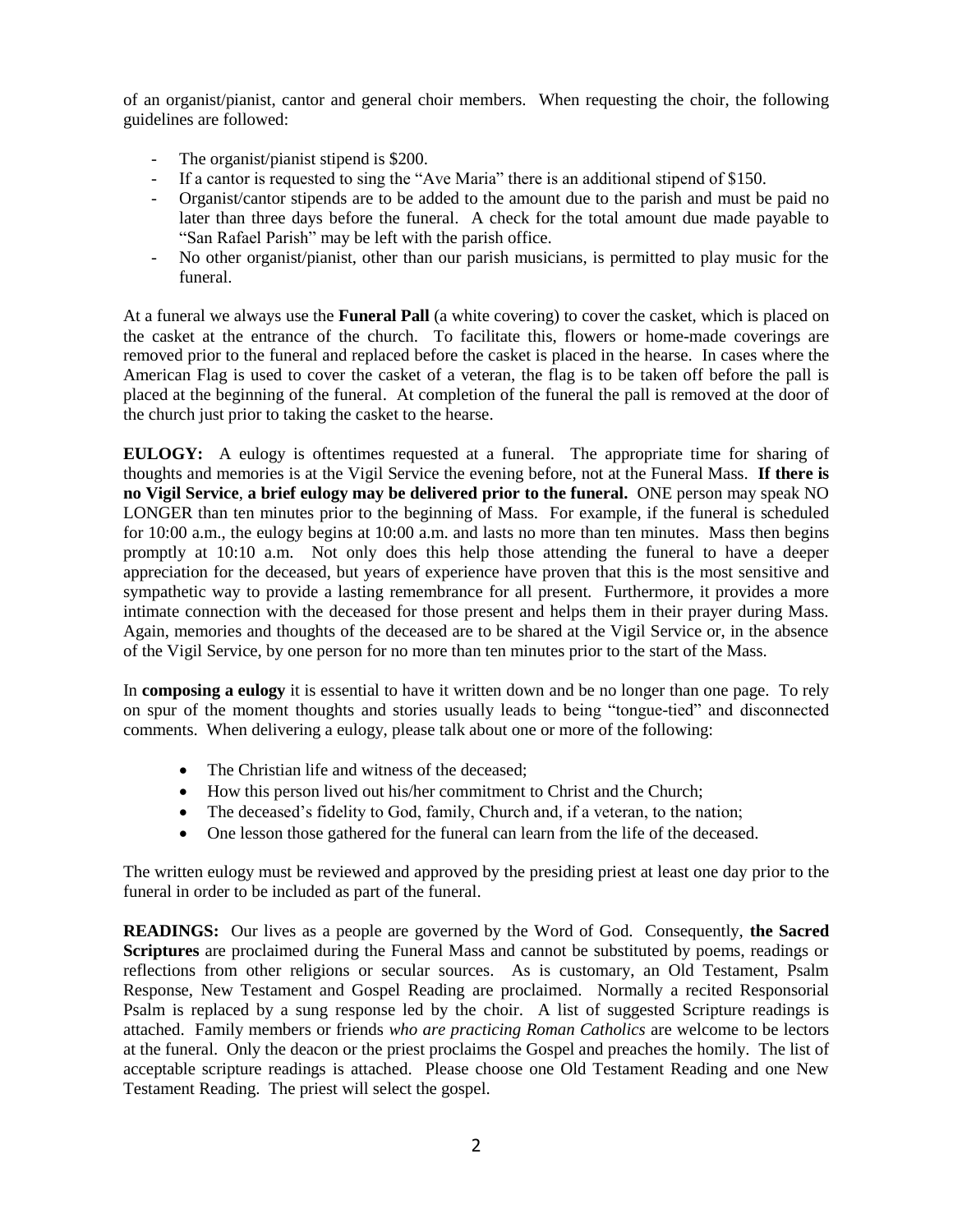**FLOWERS:** It is customary for family, relatives and friends to send flowers to the bereaved as a token of respect and sympathy. If the flowers are sent to the mortuary, the Funeral Directors will bring the flowers to the church for the funeral. After the funeral they will take the flowers to the cemetery for the graveside services. If the family wishes, one or two arrangements may be left in the church except during Lent when the church is usually devoid of flowers of any kind. Other than the one or two arrangements left behind, all other flowers are taken to the cemetery. Our recommended florist is **Paul Lopez (760.716.1188).** Flowers are to be placed in the vestibule of the church and not around the altar so as not to obscure the altar during the Mass.

**STIPEND:** The stipend for the church for a funeral is \$350.00, and is a separate stipend from that given to the musicians. This money is offered as a gift to the parish at the time of a funeral to continue its ministry to the community. It is a great help to us if the funeral home makes the financial arrangements with the families. However, if a funeral home is not employed, the donation for the church (including any additional fees for the musicians) should be given to the parish at least three days prior to the start of the funeral. Checks should be made payable to "San Rafael Parish."

**ON SITE HELP:** A parish Sacristan is almost always available to help set up and take down after a funeral Mass and is someone who can answer any questions you might have on the day of the funeral. The celebrant will also be present  $10 - 15$  minutes prior to the funeral.

**RECEPTION:** If the family desires, the parish will be happy to help provide a reception in the Parish Hall following the funeral. One of our parishioners, Mary Comaratta (858.524.6556) will be happy to speak with the family and coordinate necessary arrangements. A list of parish-approved caterers the family may choose from will be furnished at this time. The family should directly contact the caterer they choose to place and pay for the order. **No alcoholic beverages are allowed at the reception; no exceptions.** Volunteers from our "Veronica's Ladies" Ministry will be on hand before, during and after the reception to provide oversite and assistance to the family in setting up, serving and cleaning up.The stipend for a funeral reception is \$50.00 payable to Mary Comaratta. The stipend is payable three days prior to the funeral.

We hope these guidelines help you in your planning of the funeral for your loved one. Death is always difficult but our faith is our strength. The staff and parishioners of San Rafael Parish are here to help you in this trying time and, together, we take strength from the Sacred Scriptures where we read: "When the corruptible frame takes on incorruptibility and the mortal immortality, then will the saying of Scripture be fulfilled: 'Death is swallowed up in victory.' 'O death, where is your victory? O death, where is your sting?" (1 Corinthians 15:54-55).

Sincerely,

Derais L. Mikelanis

Very Rev. Msgr. Dennis L. Mikulanis, S.T.D., Pastor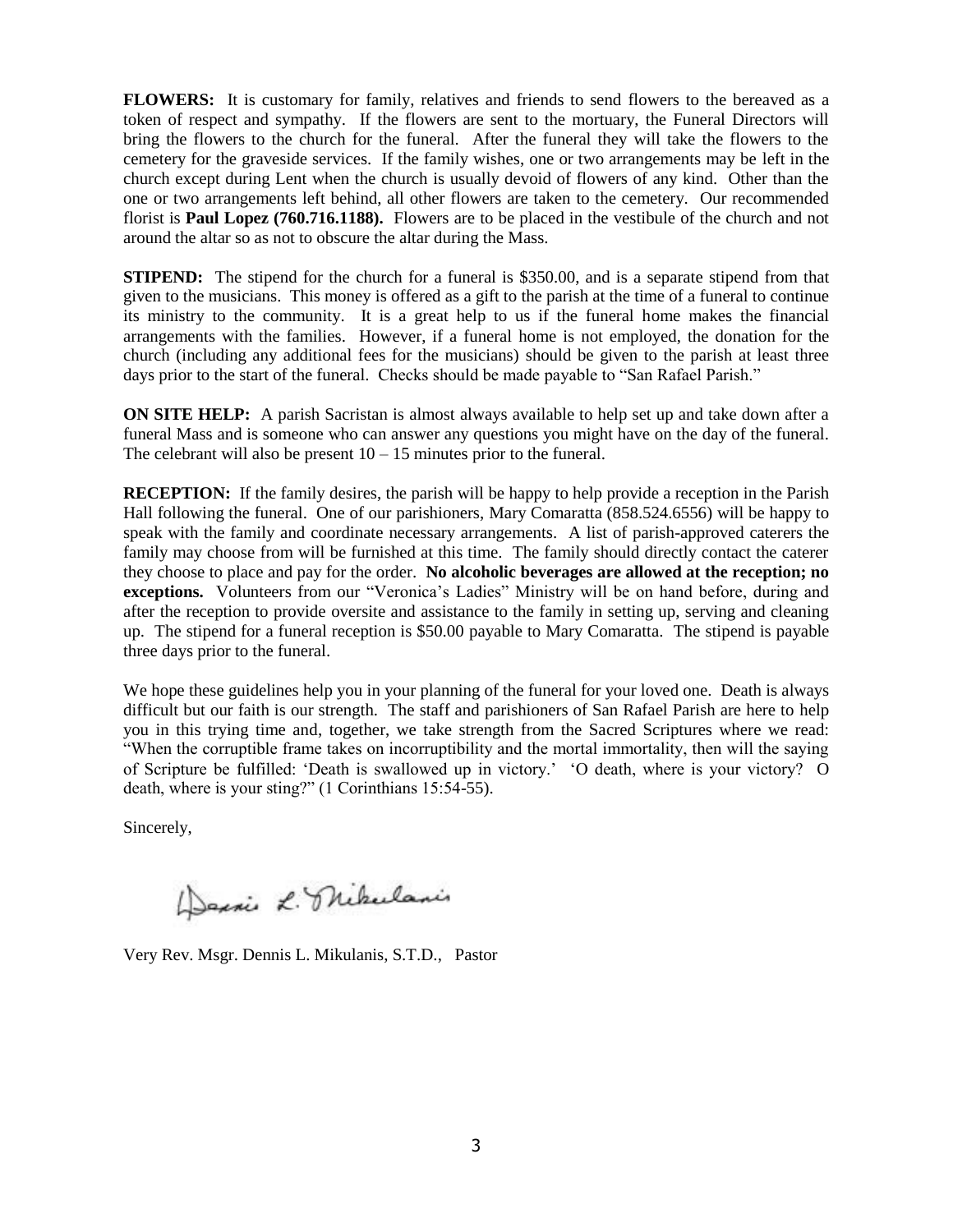## *San Rafael Catholic Church Scripture Readings for Funeral Liturgies*

## **Old Testament Readings**

## **1) He accepted them as a holocaust. Wisdom 3:1-9**

The souls of the just are in the hand of God, And no torment shall touch them. They seemed, in the view of the foolish, to be dead; And their passing away was thought an affliction And their going forth from us, utter destruction. But they are in peace. For if before men, indeed, they be punished, Yet is their hope full of immortality; Chastised a little, they shall be greatly blessed, Because God tried them And found them worthy of Himself. As gold in the furnace, He proved them, And as sacrificial offerings He took them to Himself. In the time of their visitation they shall shine, And shall dart about as sparks through stubble; They shall judge nations and rule over peoples And the Lord shall be their King forever. Those who trust in Him shall understand truth, And the faithful shall abide with Him in love: Because grace and mercy are with His holy ones, And His care is with His elect.

## **2) The Lord God will destroy death for ever. Isaiah 25: 6a,7-9**

On this mountain the Lord of hosts Will provide for all peoples. On this mountain He will destroy The veil that veils all peoples, The web that is woven over all nations; He will destroy death forever. The Lord God will wipe away The tears from all faces; The reproach of His people He will remove From the whole earth; for the Lord has spoken. On that day it will be said: "Behold our God, to whom we looked to save us! This is the Lord for Whom we looked; Let us rejoice and be glad that He has saved us!"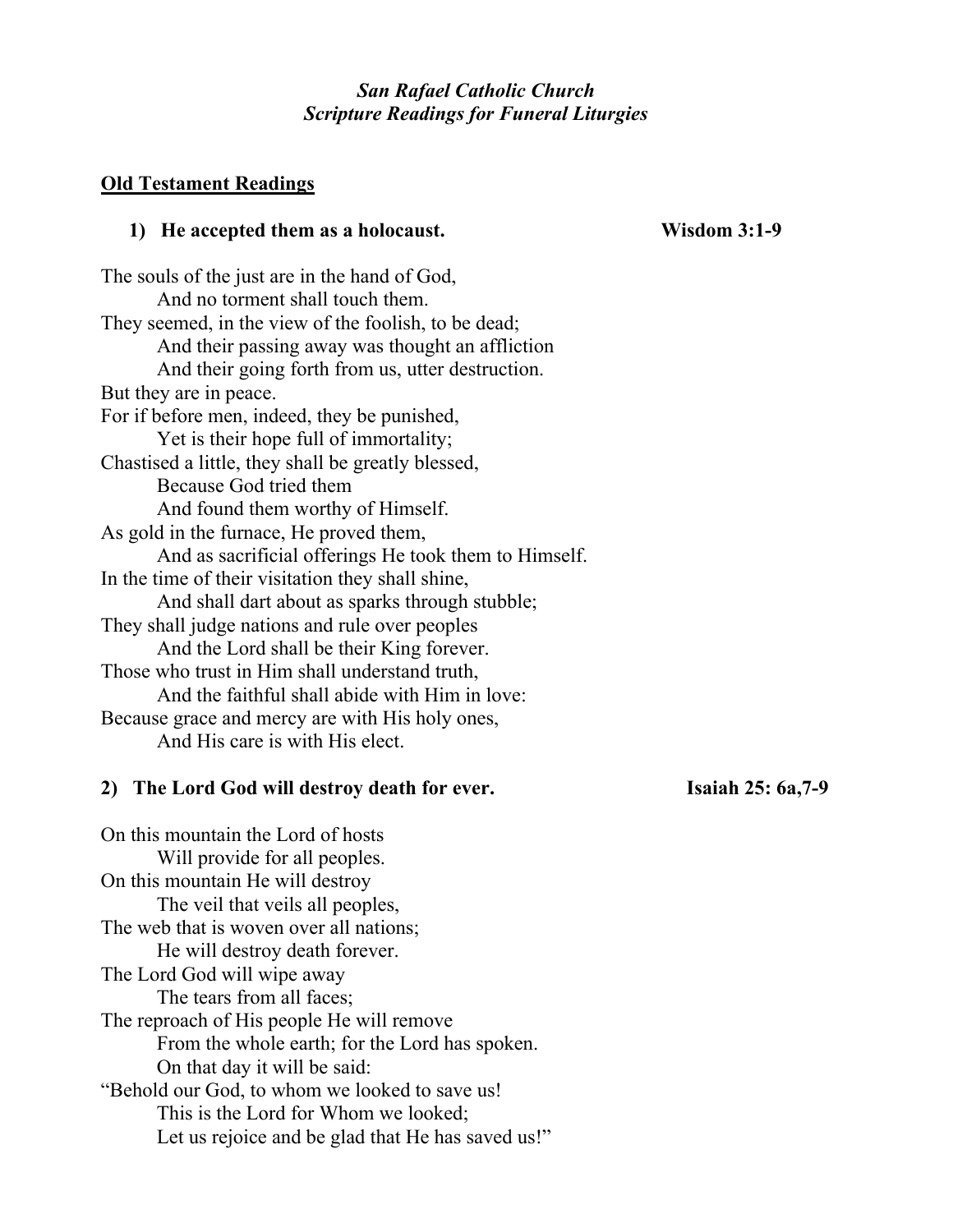## **New Testament Readings**

## **1) Who can ever come between us and the love of Christ? Romans 8: 31b-35, 37-39**

If God is for us, who can be against us? He who did not spare His own Son, but handed Him over for us all, how will He not also give us everything else along with Him? Who will bring a charge against God's chosen ones? It is God Who acquits us. Who will condemn? It is Christ Jesus Who died, rather, was raised, Who also is at the right hand of God, Who indeed intercedes for us.

What will separate us from the love of Christ? Will anguish, or distress, or persecution, or famine, or nakedness, or peril, or the sword? No, in all these things we conquer overwhelmingly through Him Who loved us. For I am convinced that neither death, nor life, nor angels, nor principalities, nor present things, nor future things, nor powers, nor height, nor depth, nor any other creature will be able to separate us from the love of God in Christ Jesus, Our Lord.

## **2 We shall stay with the Lord forever. 1 Thessalonians 4: 13-18**

We do not want you to be unaware, brothers [and sisters], about those who have fallen asleep, so that you may not grieve like the rest, who have no hope. For if we believe that Jesus died and rose, so too will God, through Jesus, bring with Him those who have fallen asleep. Indeed, we tell you this, on the word of the Lord, that we who are alive, who are left until the coming of the Lord, will surely not precede those who have fallen asleep. For the Lord Himself, with a word of command, with the voice of an archangel and with the trumpet of God, will come down from heaven, and the dead in Christ will rise first. Then we who are alive, who are left, will be caught up together with them in the clouds to meet the Lord in the air. Thus we shall always be with the Lord. Therefore, console one another with these words.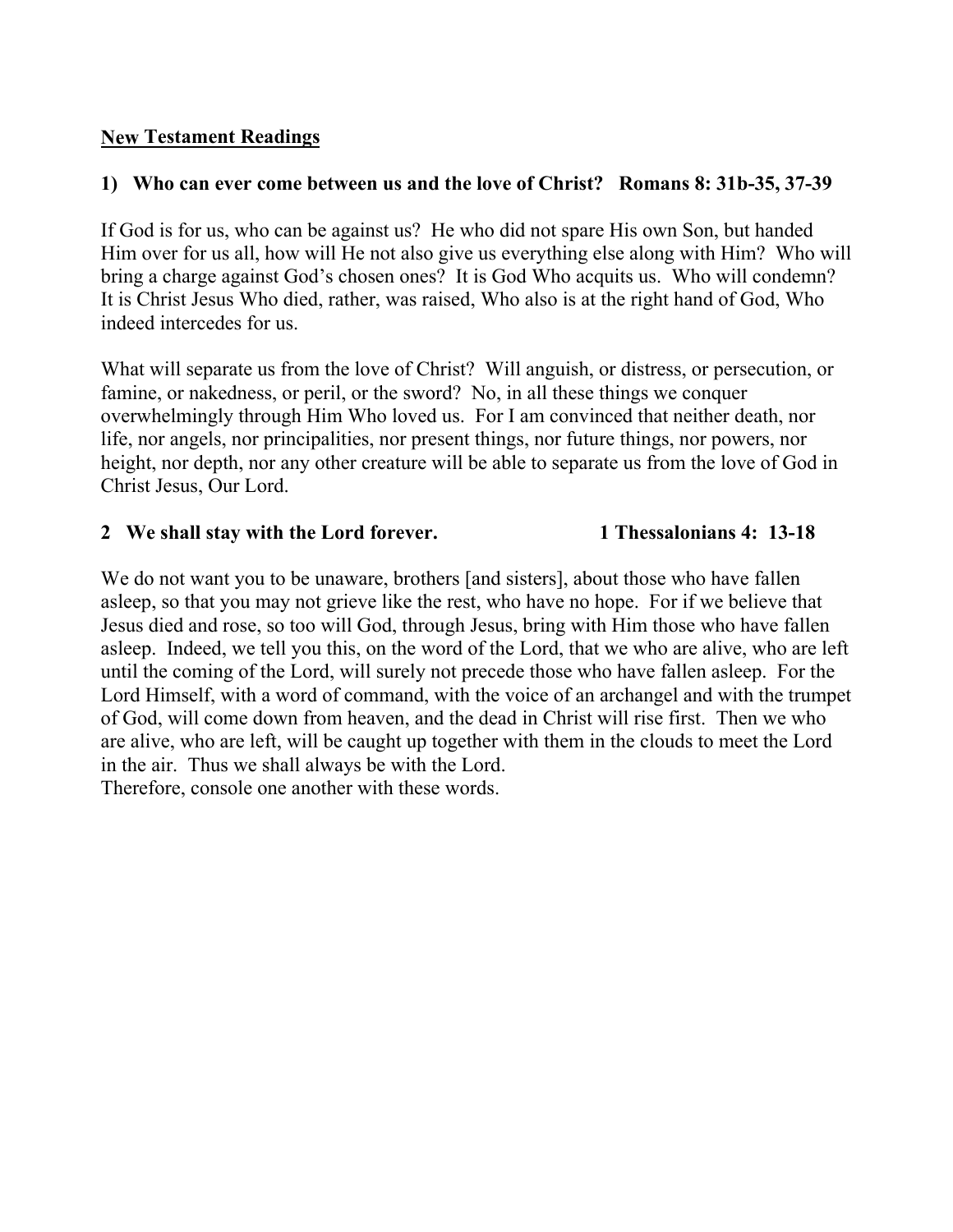## **SAN RAFAEL PARISH**

Funeral /Memorial Mass Hymn Selections

Please choose from the following selections for music for Funerals and Memorial Masses.

#### **ENTRANCE**

Eye Has Not Seen **Amazing Grace** I Heard the Voice of Jesus Abide With Me Because the Lord is My Shepherd Softly & Tenderly Shepherd Me, O God Precious Lord, Take My Hand The King of Love My Shepherd Is How Firm a Foundation On Eagles' Wings Alleluia! Sing to Jesus

Shelter Me, O God All Creatures of Our God (Vs.1 & 6)

#### **OFFERTORY**

At Funeral Masses when the body is present, there will not be any singing. The organist Will play softly on the organ as the offertory prayers are said and the bread and wine and Casket are incensed. Selections can be:

Shepherd Me, O God Precious Lord, Take My Hand Abide With Me Softly & Tenderly

Jerusalem, My Happy Home Eternal Father, Strong to Save

#### **COMMUNION**

At Communion time, allow the choir to go to Communion first. While the congregation is receiving Communion, the organist will play the tune to the hymn that will be sung. When most of the congregation has received Communion, announce the hymn:

Because the Lord is My Shepherd Come to the Water Shepherd Me, O God I Am the Bread of Life The King of Love, My Shepherd Is Amazing Grace Shepherd of Souls Abide With Me Gift of Finest Wheat Jerusalem, My Happy Home Panis Angelicus Precious Lord, Take My Hand Prayer of St. Francis Eternal Father, Strong to Save

Hail Mary: Gentle Woman

After Communion, if the family requests, *AVE MARIA* may be sung by a soloist as a meditation.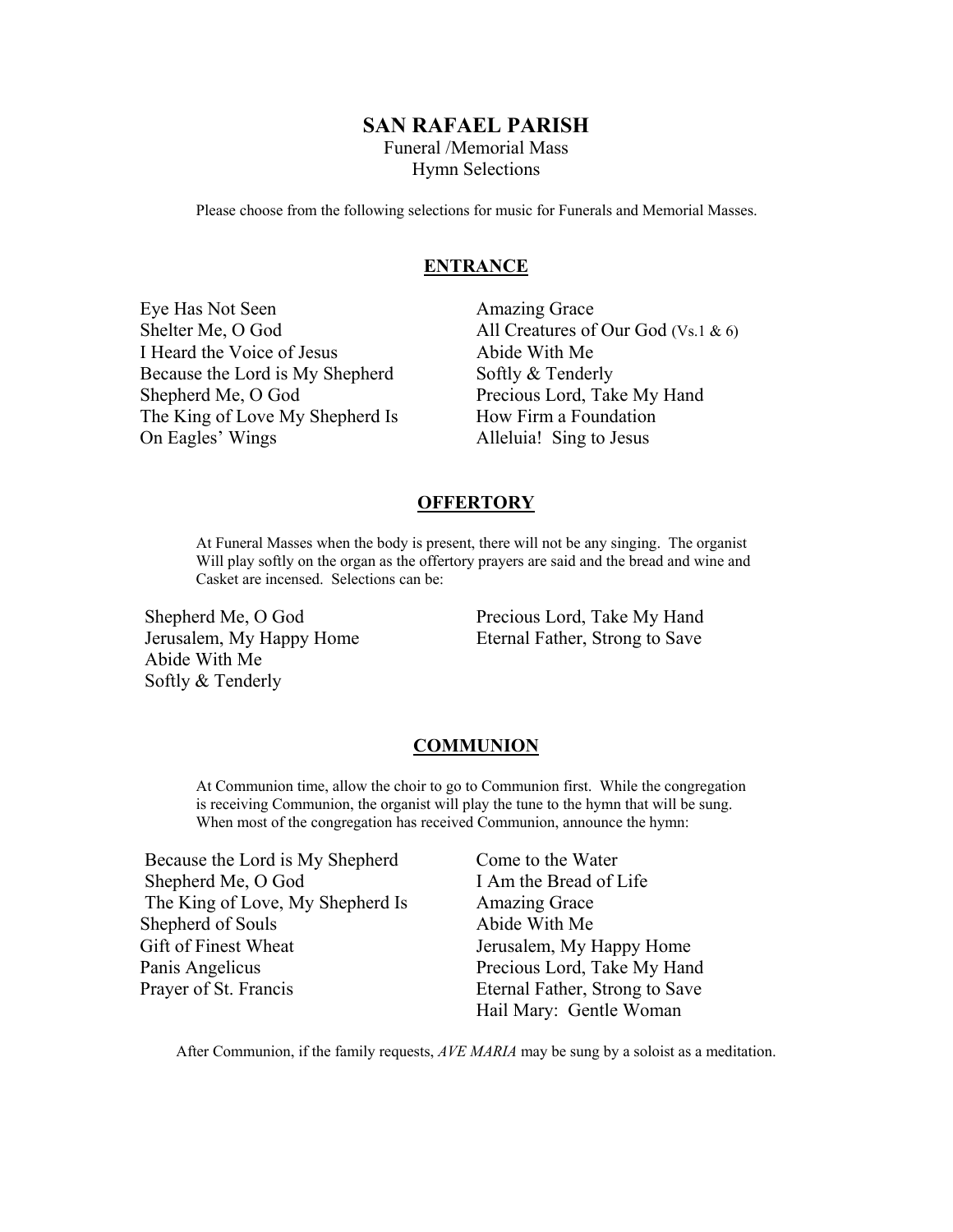### **SONG OF FAREWELL**

 After the Prayer of Commendation, before the dismissal, the choir will sing: "May the Angels…"

#### **RECESSIONAL**

I Am the Bread of Life Praise My Soul the King of Heaven<br>On Eagles' Wings Day is Done On Eagles' Wings<br>We Walk By Faith How Great Thou Art For All the Saints I Heard the Voice of Jesus To Jesus Christ Our Sovereign King From All That Dwell Below the Skies The King of Kings, Christ Jesus Reigns<br>All Creatures of Our God & King (Vs. 1 & 6) Alleluia! Sing to Jesus All Creatures of Our God & King (Vs. 1 & 6)

I Know That My Redeemer Lives